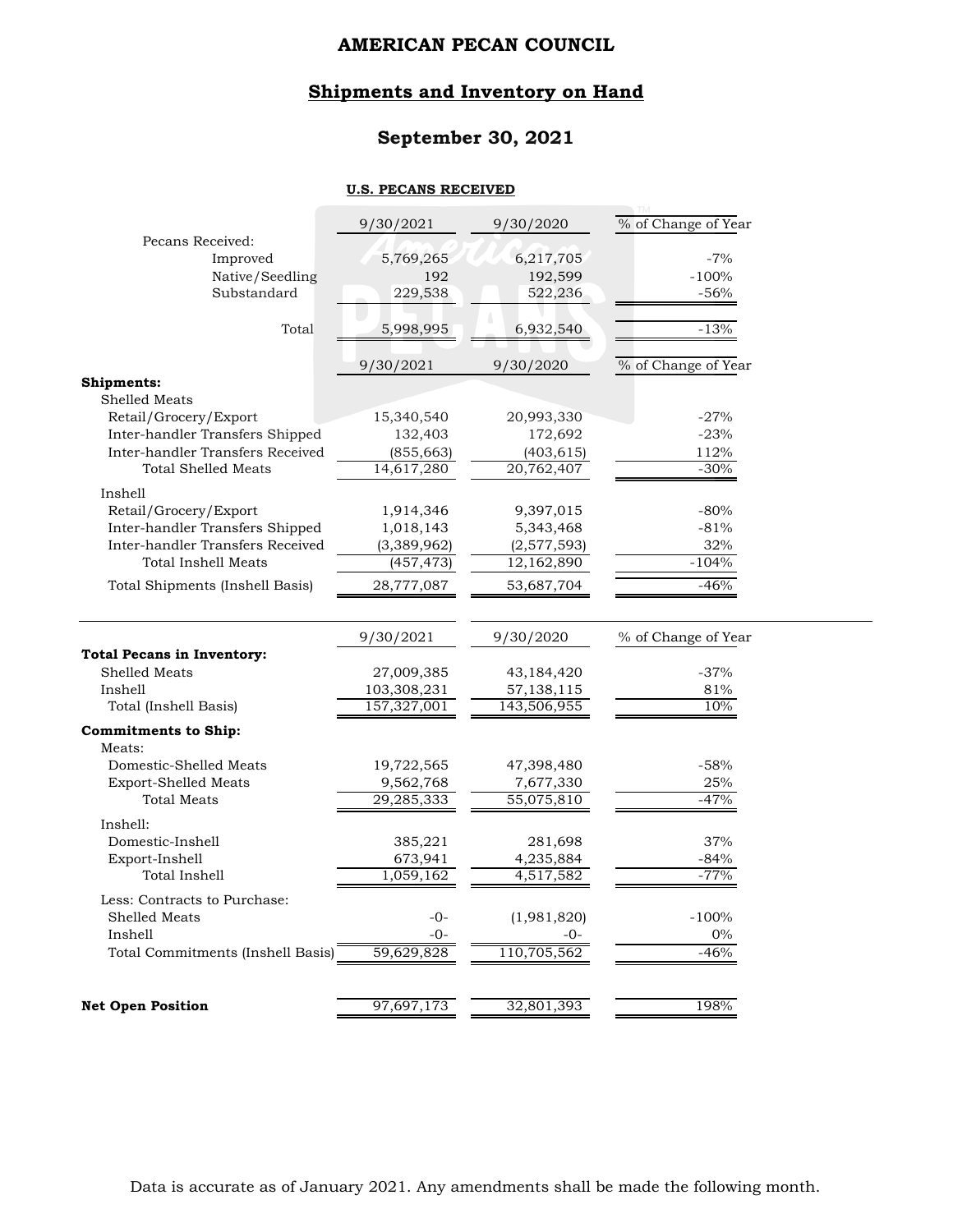### **Mexico Exports and Foreign Purchases**

# **September 30, 2021**

#### **INSHELL PECANS EXPORTED TO MEXICO FOR SHELLING AND RETURNED TO**

|                                                                                           | <b>U.S. AS SHELLED MEATS</b>                               |                    | <b>TM</b>                        |
|-------------------------------------------------------------------------------------------|------------------------------------------------------------|--------------------|----------------------------------|
|                                                                                           |                                                            | 9/30/2021          | 9/30/2020                        |
| Inshell Exported for Shelling:<br>Mexico<br>Total Inshell Exported for Shelling           |                                                            | 2,163,883.00       | 711,059                          |
| Mexico                                                                                    | Shelled Meats - Produced in U.S. Inshell Returned to U.S.: | 750,800.00         | 1,401,647                        |
|                                                                                           | PECANS PURCHASED OUTSIDE THE U.S. BY U.S. HANDLERS         |                    |                                  |
|                                                                                           |                                                            | 9/30/2021          | 9/30/2020                        |
| Shelled Meats:<br>Country of Origin:<br>Australia<br>Mexico<br><b>Total Shelled Meats</b> |                                                            | 482,314<br>482,314 | 234,135<br>234,135               |
| Inshell:                                                                                  |                                                            |                    |                                  |
| Country of Origin:<br>Argentina<br>Mexico<br>Total Inshell                                |                                                            |                    | 44,100<br>2,570,577<br>2,614,677 |
| Total (Inshell Basis)                                                                     |                                                            |                    |                                  |
| Argentina<br>Australia                                                                    |                                                            |                    | 44,100<br>$-0-$                  |
| Mexico                                                                                    |                                                            | 964,628            | 3,038,847                        |
| Total (Inshell Basis)                                                                     |                                                            | 964,628            | 3,082,947                        |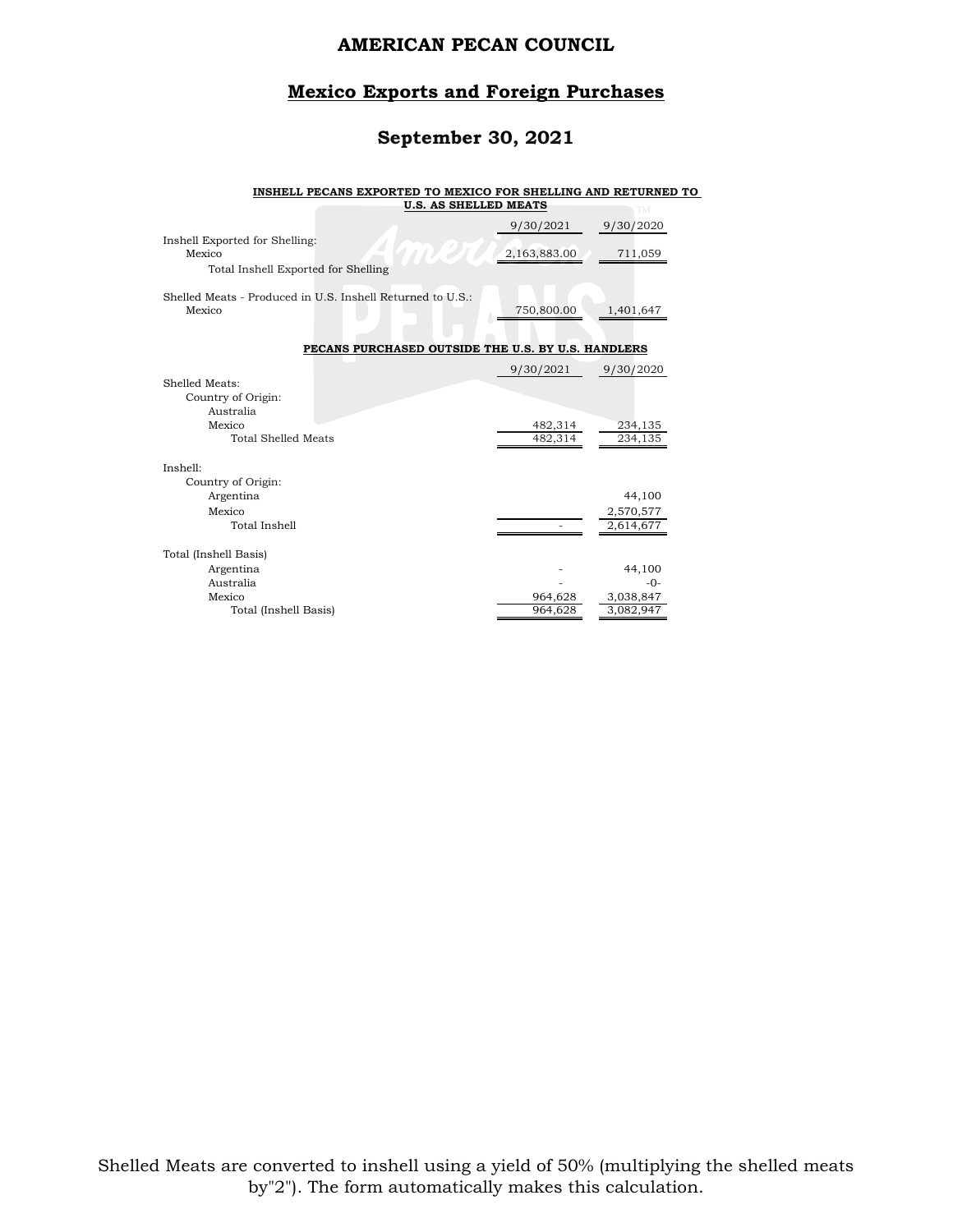**Destination Report**

**September 30, 2020**

| World Region |              |            |           |           |           |              |           |           |                       |
|--------------|--------------|------------|-----------|-----------|-----------|--------------|-----------|-----------|-----------------------|
| Destination  |              | Shelled    |           | Inshell   |           | Sub-Standard |           |           | Total (Inshell Basis) |
|              |              | 9/30/2021  | 9/30/2020 | 9/30/2021 | 9/30/2020 | 9/30/2021    | 9/30/2020 | 9/30/2021 | 9/30/2020             |
|              |              |            |           |           |           |              |           |           |                       |
| Africa       |              |            |           |           |           |              |           |           |                       |
| Algeria      |              | $-0-$      | $-0-$     | $-0-$     | $-0-$     | $-0-$        | $-0-$     | $-0-$     | $-0-$                 |
| Egypt        |              | $-0-$      | $-0-$     | $-0-$     | $-0-$     | $-0-$        | $-0-$     | $-0-$     | $-0-$                 |
| Morocco      |              | $-0-$      | $-0-$     | $-0-$     | $-0-$     | $-0-$        | $-0-$     | $-0-$     | -0-                   |
|              | Total Africa | $-0-$      | $-0-$     | $-0-$     | $-0-$     | $-0-$        | $-0-$     | $-0-$     | $-0-$                 |
|              |              |            |           |           |           |              |           |           |                       |
| Asia         |              |            |           |           |           |              |           |           |                       |
| China        |              | 41,100     | 52,200    | 972,910   | 4,712,858 | $-0-$        | $-0-$     | 1,055,110 | 4,817,258             |
| Hong Kong    |              | 10,980.00  | $-0-$     |           | $-0-$     | $-0-$        | $-0-$     | 21,960    | $-0-$                 |
| India        |              | 13,500.00  | $-0-$     | <b>.</b>  | $-0-$     | $-0-$        | $-0-$     | 27,000    | $-0-$                 |
| Japan        |              | 18,000.00  | 22,860    | <b>.</b>  | $-0-$     | $-0-$        | $-0-$     | 36,000    | 45,720                |
| Kuwait       |              |            | $-() -$   | <b>.</b>  | $-0-$     | $-0-$        | $-0-$     | $-()$ -   | $-0-$                 |
| Malaysia     |              |            | 12,000    |           | $-0-$     | $-0-$        | $-0-$     | $-0-$     | 24,000                |
| Philippines  |              |            | $-0-$     |           | $-0-$     | $-0-$        | $-0-$     | $-()$ -   | $-0-$                 |
| Qatar        |              |            | $-0-$     |           | $-0-$     | $-0-$        | $-0-$     | $-0-$     | $-0-$                 |
| Singapore    |              | 15,000.00  | $-0-$     |           | $-0-$     | $-0-$        | $-0-$     | 30,000    | $-0-$                 |
| South Korea  |              | 198,000.00 | 305,100   | $\sim$    | $-0-$     | $-0-$        | $-0-$     | 396,000   | 610,200               |
| Thailand     |              |            | $-0-$     | <b>.</b>  | $-0-$     | $-0-$        | $-0-$     | $-0-$     | $-0-$                 |
| Taiwan       |              | 36,000.00  | 22,080    |           | $-0-$     | $-0-$        | $-0-$     | 72,000    | 44,160                |
| Vietnam      |              | 82,500.00  | 84,000    |           | $-0-$     | $-0-$        | $-0-$     | 165,000   | 168,000               |
|              | Total Asia   | 415,080    | 498,240   | 972,910   | 4,712,858 | $-0-$        | $-0-$     | 1,803,070 | 5,709,338             |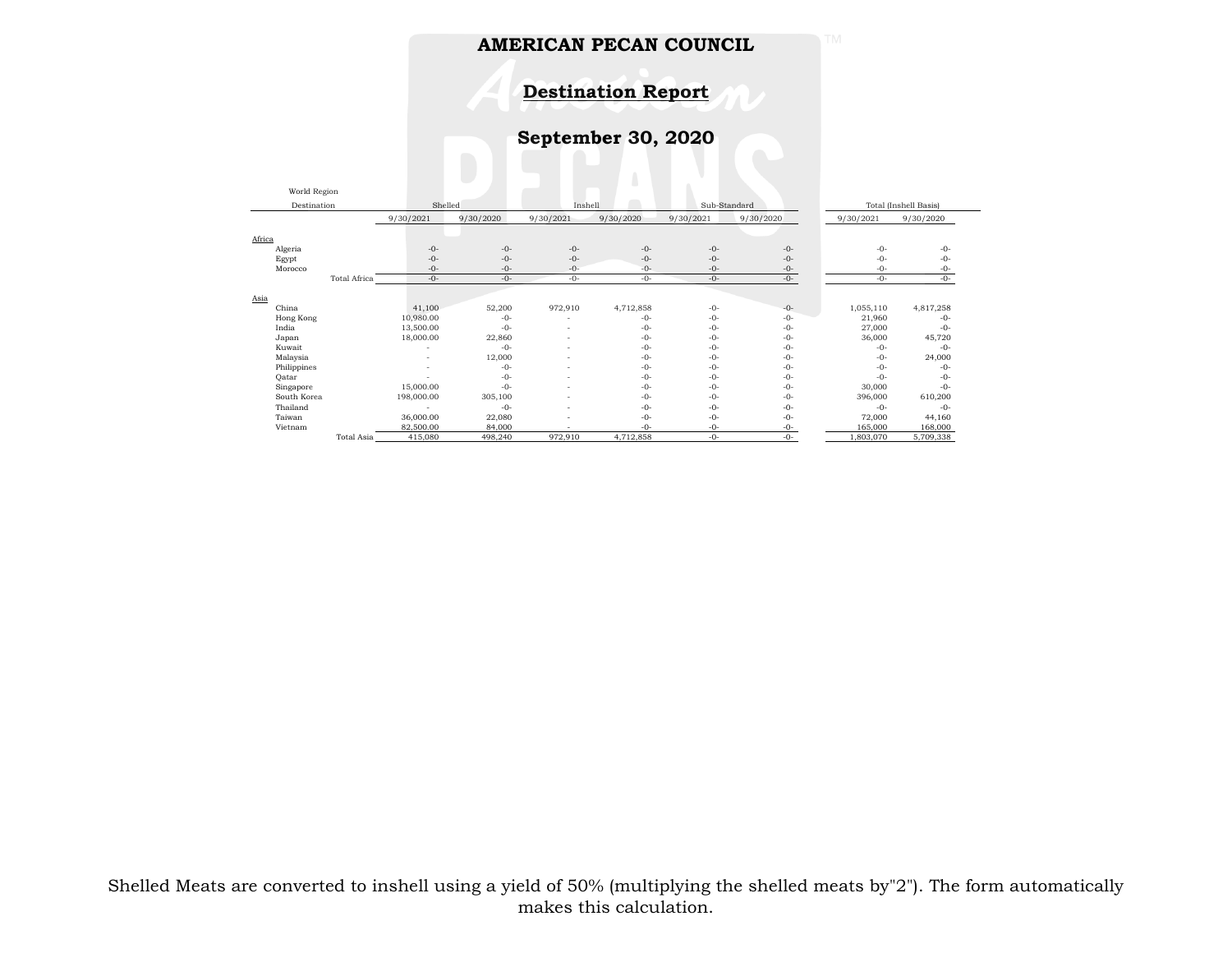**Destination Report**

**September 30, 2020**

| World Region        |           |                    |           |              |           |                       |           |                       |  |
|---------------------|-----------|--------------------|-----------|--------------|-----------|-----------------------|-----------|-----------------------|--|
| Destination         |           | Shelled<br>Inshell |           | Sub-Standard |           | Total (Inshell Basis) |           |                       |  |
| World Region        |           |                    |           |              |           |                       |           |                       |  |
| Destination         | Shelled   |                    |           | Inshell      |           | Sub-Standard          |           | Total (Inshell Basis) |  |
|                     | 9/30/2021 | 9/30/2020          | 9/30/2021 | 9/30/2020    | 9/30/2021 | 9/30/2020             | 9/30/2021 | 9/30/2020             |  |
| Australia/Oceania   |           |                    |           |              |           |                       |           |                       |  |
| Australia           | $-0-$     | $-0-$              | $-0-$     | $-0-$        | $-0-$     | $-0-$                 | $-0-$     | $-0-$                 |  |
| Total Australia     | $-0-$     | $-0-$              | $-()$ -   | $-0-$        | $-0-$     | $-0-$                 | $-() -$   | $-0-$                 |  |
|                     |           |                    |           |              |           |                       |           |                       |  |
| Europe              |           |                    |           |              |           |                       |           |                       |  |
| Austria             | $-0-$     | $-0-$              | $-()$ -   | $-0-$        | $-0-$     | $-0-$                 | $-0-$     | $-()$ -               |  |
| Belgium             | 42,300    | 41,400             | $-0-$     | $-0-$        | $-0-$     | $-0-$                 | 84,600    | 82,800                |  |
| Czech Republic      | 24,000    | $-0-$              | $-0-$     | $-0-$        | $-0-$     | $-0-$                 | 48,000    | $-() -$               |  |
| Denmark             | 33,600    | 37,800             | $-()$ -   | $-0-$        | $-0-$     | $-0-$                 | 67.200    | 75,600                |  |
| France              | 162,900   | 155,970            | $-0-$     | $-0-$        | $-0-$     | $-0-$                 | 325,800   | 311,940               |  |
| Germany             | 698,640   | 262,200            | $-0-$     | $-0-$        | $-0-$     | $-0-$                 | 1,397,280 | 524,400               |  |
| Greece              | $-0-$     | 690                | $-0-$     | $-0-$        | $-0-$     | $-0-$                 | $-0-$     | 1,380                 |  |
| Ireland             | 9.000     | 13.650             | $-0-$     |              | $-() -$   |                       | 18,000    | 27,300                |  |
| Italy               | 42,000    | $-()$ -            | $-0-$     | $-0-$        | $-0-$     | $-0-$                 | 84,000    | $-() -$               |  |
| Latvia              | 1,500     | $-0-$              | $-() -$   |              | $-0-$     |                       | 3,000     | $-0-$                 |  |
| Lithuania           | $-0-$     | 42,000             | $-0-$     | $-0-$        | $-0-$     | $-0-$                 | $-0-$     | 84,000                |  |
| Netherlands         | 310,500   | 355,470            | $-0-$     | $-0-$        | $-0-$     | $-0-$                 | 621,000   | 710,940               |  |
| Norway              | $-0-$     | 22,800             | $-0-$     | $-0-$        | $-0-$     | $-0-$                 | $-0-$     | 45,600                |  |
| Poland              | 1.500     | $-0-$              | $-0-$     | $-0-$        | $-0-$     | $-0-$                 | 3.000     | $-0-$                 |  |
| Portugal            | $-0-$     | $-()$ -            | $-() -$   | $-0-$        | $-0-$     | $-()$ -               | $-0-$     | $-() -$               |  |
| Russia              | $-0-$     | $-0-$              | $-() -$   | $-0-$        | $-0-$     | $-0-$                 | $-0-$     | $-() -$               |  |
| Slovenia            | $-0-$     | $-0-$              | $-0-$     | $-0-$        | $-0-$     | $-0-$                 | $-0-$     | $-0-$                 |  |
| Spain               | 68,490    | 24,750             | $-0-$     | $-0-$        | $-0-$     | $-0-$                 | 136,980   | 49,500                |  |
| Sweden              | 57,900    | 45,450             | $-0-$     | $-0-$        | $-0-$     | $-0-$                 | 115,800   | 90,900                |  |
| Switzerland         | 40,500    | 121,500            | $-0-$     | $-0-$        | $-0-$     | $-0-$                 | 81,000    | 243,000               |  |
| United Kingdom      | 262,800   | 330,000            | $-0-$     | $-0-$        | $-0-$     | $-0-$                 | 525.600   | 660,000               |  |
| <b>Total Europe</b> | 1,755,630 | 1,453,680          | $-()$ -   | $-0-$        | $-0-$     | $-()$ -               | 3,511,260 | 2,907,360             |  |